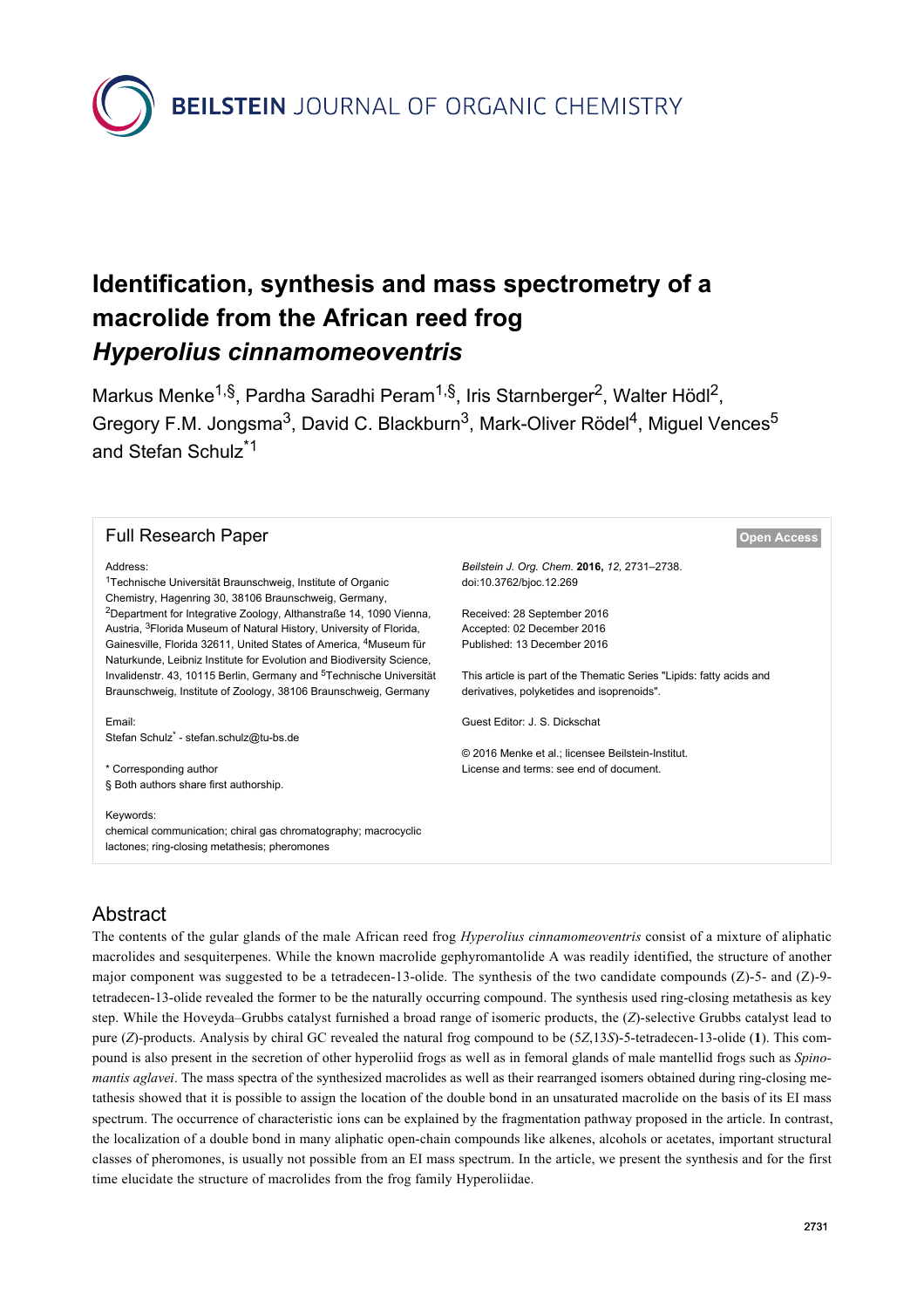#### **Introduction**

The lactone motif is found in many compounds that are used in chemical communication. Among them, macrocyclic lactones are an important class because of their biosynthetic availability and their inherent compound properties. During the biosynthesis of macrocyclic lactones, a fatty acid precursor is often oxidized near the end of the chain to form a polar hydroxy acid. The following ring-closure reduces the hydrophilicity of the compound and increases its vapor pressure, making the resulting macrocycle well-suited to serve as a signal [\[1\]](#page-6-0). Fatty acid derived macrolactones were therefore repeatedly invented during evolution and are used by different animals such as bees, beetles, butterflies, cockroaches, or frogs as pheromones [\[1\].](#page-6-0)

Finding and choosing mates in frogs is usually regarded as being primarily acoustically mediated. Nevertheless, some families like the Mantellidae from Madagascar also use chemical cues. Macrocyclic lactones such as phoracantholide I (**3**), phoracantholide J (**4**) or gephyromantolide A (**5**), are released by males from femoral glands to serve as signals, often accompanied by secondary alcohols [\(Figure 1](#page-1-0)) [\[2-4\]](#page-6-1). Another frog family most likely using volatile compounds during courtship are the African reed frogs, Hyperoliidae. The males of most species emit acoustic cues to attract females. During the call, an often conspicuously colored gland on their vocal sac (the gular gland), only innervated during the mating season in at least some species, releases a complex blend of volatiles when exposed [\[5\]](#page-6-2). A first analysis revealed the presence of mostly unknown terpenes, macrolides and other components in species specific compositions [\[5\].](#page-6-2)

Detailed exploration of the function of these frog volatiles requires the analysis of the secretion and the synthesis of the identified compounds for biological testing. Because of the small amount of natural material available, only GC–MS investigations can be used to identify the compounds. The analysis revealed unsaturated macrocyclic lactones to be major constituents of the secretion of the cinnamon-bellied reed frog, *Hyperolius cinnamomeoventris*. The location and configuration of the double bond might be relevant for their function, as it is

the case in many insect pheromones. In typical pheromone components of insects, including long chain alkenes, alkenols, or unsaturated aldehydes, the location of the double bond can usually not be determined by analysis of their mass spectra. Positional isomers often exhibit almost identical spectra [\[6\]](#page-6-3) and derivatization or special mass spectrometric techniques are needed to localize double bonds [\[7-9\]](#page-7-0). Because this might also be the case for macrolides [\[10\],](#page-7-1) it is of interest for their identification to compare mass spectra of positional isomers of unsaturated macrolactones. Furthermore, a fast synthetic strategy is needed to synthesize various isomers. In the present work we describe 1) the identification of macrolides from *H. cinnamomeoventris*, 2) discuss EI mass spectra of unsaturated macrolactones, and 3) show how ring-closing metathesis reaction conditions can be selected to obtain either pure compounds or a library of compounds useful for evaluation of their mass spectra.

### Results and Discussion

The GC–MS analysis of a gular gland extract of *Hyperolius cinnamomeoventris* showed the presence of several unknown compounds, sesquiterpenes and macrolides ([Figure 2](#page-1-1)).

<span id="page-1-1"></span>

**Figure 2:** Total ion chromatogram of the gular gland extract of *Hyperolius cinnamomeoventris*. X: frog anaesthetic ethyl 3-aminobenzoate.

<span id="page-1-0"></span>

**Figure 1:** Macrolactones produced in scent glands of frogs: (*Z*)-Tetradec-5-en-13-olide (**1**) or (*Z*)-tetradec-9-en-13-olide (**2**), phoracantolide I (**3**), phoracantolide J (**4**), gephyromantolide A (**5**).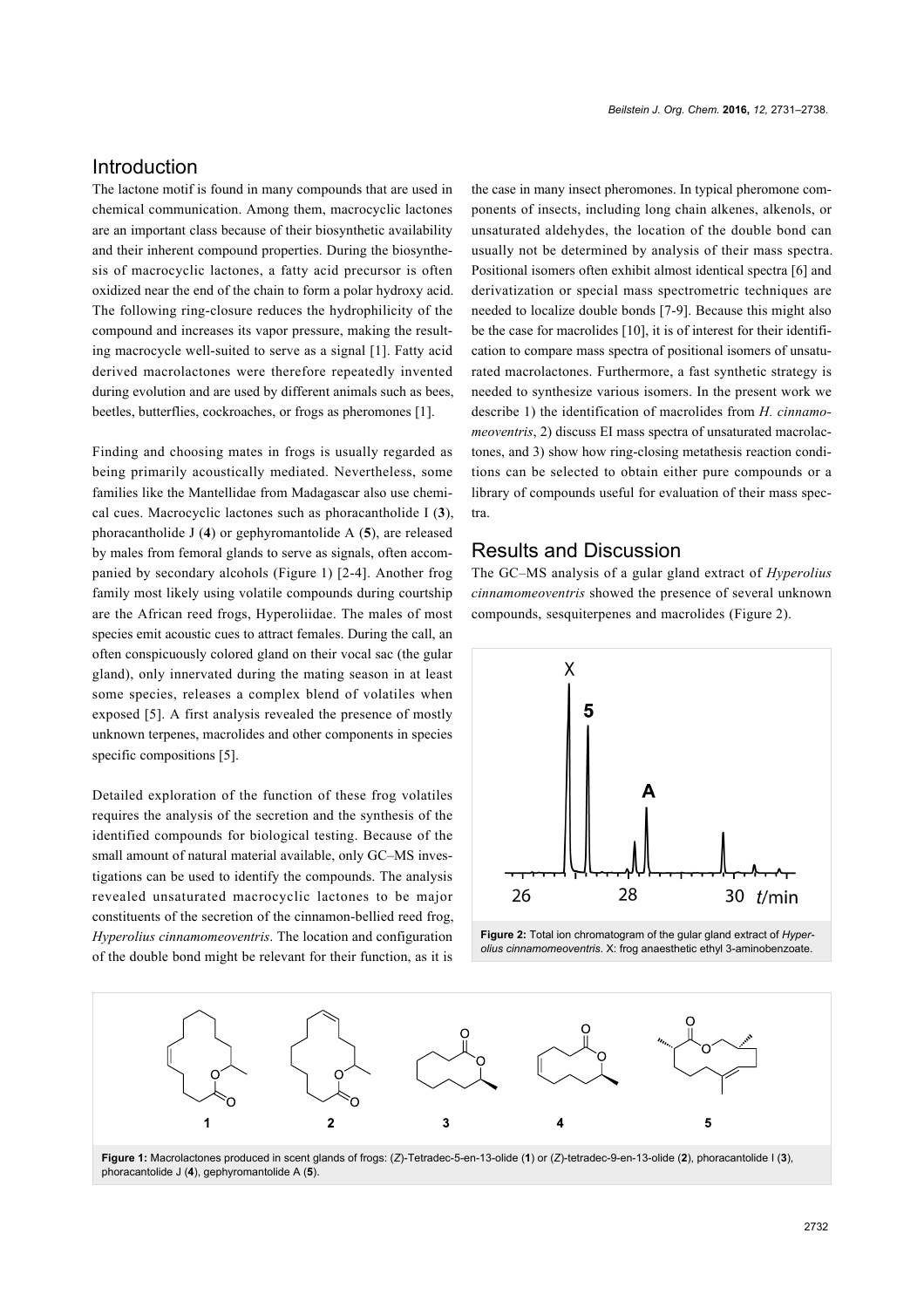Gephyromantolide A (**5**), known from the mantellid frog *Gephyromantis boulengeri* [\[4\],](#page-6-4) was readily identified. A second macrolide (**A** in [Figure 2](#page-1-1)) showed a mass spectrum similar to that reported for (*Z*)-tetradec-5-en-13-olide (**1**) by Millar et al. [\[11\]](#page-7-2), exhibiting a molecular ion at *m/z* 224. This macrolide, called cucujolide III, is used by the flat grain beetle *Cryptolestes pusillus* as pure (*S*)-enantiomer and by *C. turcicus* as a 33:67 *R*/*S* mixture [\[12\]](#page-7-3), and acts as a synergist to the respective pheromones [\[11,13\].](#page-7-2) Microhydrogenation of the frog extract furnished 13-tetradecanolide, thus confirming compound **A** to be a 13-tetradecenolide. The double bond position in this macrolide likely is at C-5, because of the similarity of the mass spectrum to that of the beetle macrolide. Nevertheless, because locating double bonds in such compounds based on the mass spectrum alone seemed not to be reliable, we opted to synthesize two positional isomers.

Compound **1** is biosynthetically formed by the *Cryptolestes* beetles starting from oleic acid [\[14\]](#page-7-4) that is shortened to 5-tetradecenoic acid, followed by  $\omega$  – 1 oxidation and ring closure [\[15\]](#page-7-5). Another possibility would be that a common saturated acid such as stearic acid is chain-shortened first to tetrade*Beilstein J. Org. Chem.* **2016,** *12,* 2731–2738.

canoic acid, on which a common Δ9-desaturase is acting, leading after  $\omega$  – 1 oxidation and ring closure to tetradec-9-en-13-olide (**2**). Therefore, we opted to synthesize **2** as well.

To allow later enantiomer determination of **A**, an enantioselective synthetic strategy was followed. Several synthetic routes for the synthesis of **1** have been reported [\[16-20\]](#page-7-6). These syntheses were performed before the advent of ring-closing metathesis (RCM), requiring more than 10 steps each. RCM can shorten the synthesis remarkably, but requires careful selection of the RCM catalyst to control the double bond configuration. For example, Fürstner and Langemann obtained *rac*-**1** in 31:69 (*E*/*Z*) mixture using a Ru-carbene type catalyst similar to a Grubbs I catalyst [\[21\].](#page-7-7)

The synthesis of (*R*)-**2** using RCM as key step is shown in [Scheme 1.](#page-2-0) Enantiomerically pure 1,2-epoxyhex-5-ene (**6**) was obtained by Jacobsen hydrolytic kinetic resolution on commercially available **6** ([Scheme 1](#page-2-0)) [\[22,23\]](#page-7-8). Surprisingly, the yield of 69% of the (*R*)-enantiomer was higher than the theoretically upper limit of 50%. We discovered that **6**, sold by Acros Organics as racemic compound, was actually enriched in the

<span id="page-2-0"></span>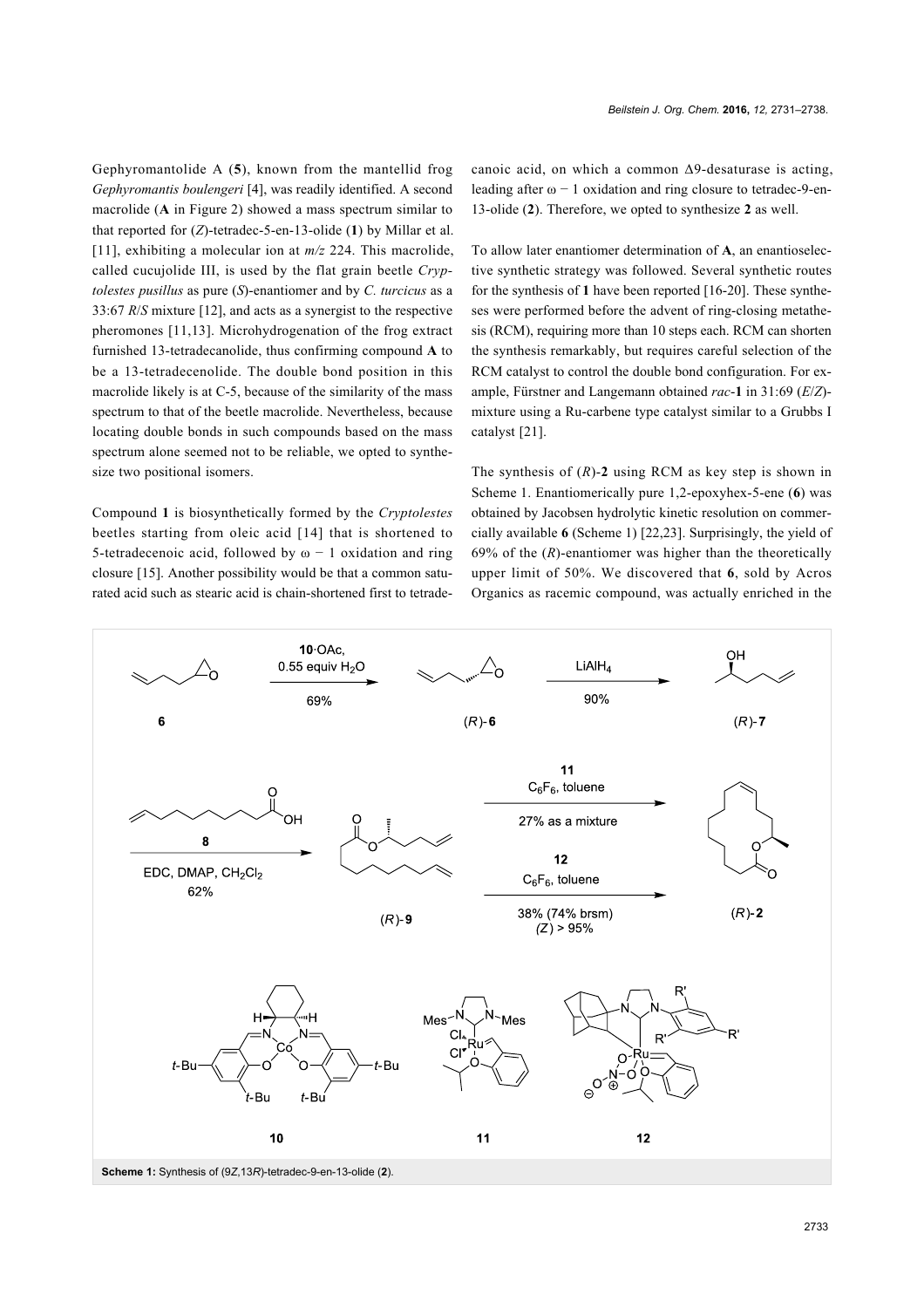desired (*R*)-enantiomer (see [Supporting Information File 1](#page-6-5) for optical rotation values). Diene (*R*)-**9** was obtained by reduction of the epoxide 6 with LiAlH<sub>4</sub> to form alcohol  $(R)$ -7, followed by esterification with 9-decenoic acid (**8**) using 1-ethyl-3-(3 dimethylaminopropyl)carbodiimide (EDC) and 4-(dimethylamino)pyridine (DMAP) [\[24,25\].](#page-7-9) The following RCM was performed using Grubbs–Hoveyda II catalyst (**11**) and hexafluorobenzene as an additive [\[26\]](#page-7-10). During the reaction isomerization occurred, leading to a mixture of positional isomers and chain shortened as well as elongated products. Addition of *p*-benzoquinone [\[27\]](#page-7-11) and improved purification methods [\[28\]](#page-7-12) suppressed isomer formation only partially. Replacing catalyst **11** with the Grubbs second generation catalyst (1,3-bis(2,4,6-trimethylphenyl)-2-imidazolidinylidene)dichloro(phenylmethylene)(tricyclohexylphosphine)ruthenium reduced the isomerization, leading to an (*E*/*Z*)-mixture of **2**. Finally, the (*Z*)-selective Grubbs catalyst **12** furnished the best results [\[29,30\]](#page-7-13). This catalyst yielded only the desired product (*R*)-**2** with a (*Z*) configured double bond, although in moderate yield (see [Sup](#page-6-5)[porting Information File 1](#page-6-5) for full experimental data).

A similar synthetic strategy was applied for the synthesis of macrolide **1** [\(Scheme 2\)](#page-3-0). The stereogenic center was introduced using commercially available (*R*)-propylene oxide (**13**) as starting material. After copper-catalyzed opening of the epoxide with 6-heptenylmagnesium bromide obtained from 7-bromo-1 heptene (**14**) and Steglich esterification with 5-hexenoic acid (**16**), RCM using (*Z*)-selective Grubbs catalyst **12** was used to synthesize macrolide (*R*)-**1** without any isomerization. Comparison of the mass spectra ([Figure 3\)](#page-3-1) and gas chromatographic retention times of pure  $(Z)$ -1, the  $(E/Z)$ -mixture obtained by the Hoyveda–Grubbs II catalyst, and **2** with those of the natural compound proved the frog compound to be (*Z*)-tetradec-5-en-13-olide (**1**).

<span id="page-3-1"></span>

**Figure 3:** Mass spectra of A) the natural compound **A**, B) (*Z*)-tetradec-5-en-13-olide (**1**), and C) (*Z*)*-*tetradec-9-en-13-olide (**2**). Characteristic ions useful for location of the double bond are marked in red.

<span id="page-3-0"></span>

oxide instead of **13**.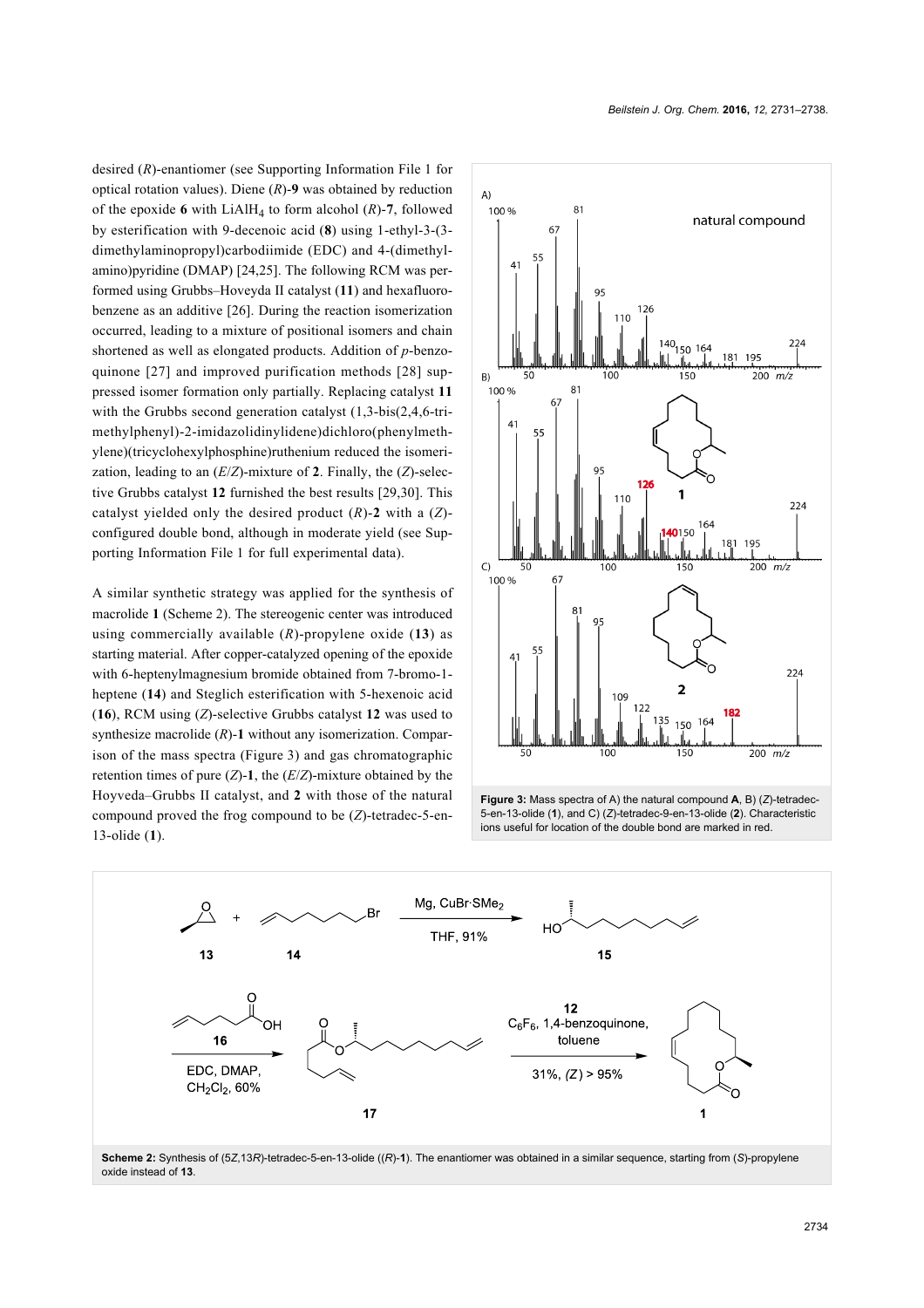For the determination of the absolute configuration of the natural compound, the other enantiomer (*S*)-**1** was needed as well. It was synthesized according to the synthesis shown in [Scheme 2](#page-3-0), starting from (*S*)-propylene oxide instead of the (*R*) enantiomer **13**. The stereochemistry was determined by chiral gas chromatography as shown in [Figure 4](#page-4-0). The coinjection of pure (*S*)-**1** with the racemic mixture proved the first eluting peak to be this enantiomer. Injection of the natural sample as well as (*S*)-**1** showed both compounds to be enantiomerically pure. Finally, coinjection of both samples showed their identity.

<span id="page-4-0"></span>

**Figure 4:** Total ion chromatogram of the enantiomer separation of (*Z*)-**1** on a chiral β-TBDMS- Hydrodex phase. Temperature program: isothermal for 60 min at 110 °C, then with 2 °C/min to 160 °C, followed by a sharp ramp with 25 °C/min to 220 °C. A) Racemic mixture, B) coinjection of racemic mixture and (*S*)-**1**, C) natural extract, D) coinjection of the natural extract and (*S*)-**1**, E) Overlay of A and C showing that the minor peak present in the extract is not the (*R*)-enantiomer of **1**. Black: racemate, red: natural extract. Peak identities were confirmed by mass spectrometry.

With the synthetic material in hand, we analyzed the EI mass spectra of **1** and **2**. No significant differences were detectable between the *E*/*Z*-isomers of each compound. Nevertheless, contrary to open chain compounds, characteristic differences could be found for the positional isomers. While most ions are similar in both spectra, the prominent ion *m/z* 126 present in **1** is shifted to *m/z* 182 in **2**. These ions can be used to assign the location of the double bond in the macrocyclic ring.

A possible fragmentation pathway leading to these ions is shown in [Figure 5](#page-5-0). One can speculate that after ionization of the double bond in **1** an allylic cleavage occurs, leading to the radical cation **18** along pathway a. An additional bond cleavage of a C–O single bond releases a neutral molecule, e.g., methylcyclohexane, giving rise to ion *m/z* 126 (**20**). High-resolution mass spectral data support the hypothesis because the ions  $m/z$  126 as well as  $m/z$  182 (25) formed from 2 have a molecular composition of  $C_7H_{10}O_2$  (HRMS: 126.07005 found, calcd. 126.0681) or C<sub>11</sub>H<sub>18</sub>O<sub>2</sub> (HRMS: found 182.13206, calcd. 182.1307), respectively. Ion **20** is accompanied by the ion *m/z* 140 (HRMS: found 140.08545, calcd. 140.08373) of the same ion series  $C_nH_{2n-4}O_2$  that occurs in lower abundance. Its formation along pathway b can be explained by homoallylic cleavage of **18** into **21** and further fragmentation into **22**. The formation of the ions of this series is obviously determined by the position of the double bond in the chain. Therefore, ion  $m/z$  182 of 2 arises by the same mechanism, indicating the location of the double bond at C-9 [\(Figure 5](#page-5-0)). A b-type ion cannot be formed, because pathway b is not operative due to the close proximity of the C–O group. The pathways shown in [Figure 5](#page-5-0) are speculative. Another possible mechanisms leading to the same ions and starting with ionization of the C–O oxygen atom instead of the double bond is shown in [Supporting Information](#page-6-5) [File 1](#page-6-5) (see Figure S1). Nevertheless, the proposal is useful to predict the position of double bonds in mono-unsaturated macrolides. This position can be deduced from the ion  $C_{n+4}H_{2n+4}O_2$  generated by a double bond in the  $n+2$  position, as shown in **26**.

We subsequently tested our method with mass spectra of other macrolides previously reported or present in our compound library. In the mass spectra of (*Z*)-octadec-9-en-13-olide [\[31\]](#page-7-14) and octadec-9-en-17-olide peaks at *m/z* 182 with higher and *m/z* 196 with lower intensity are present, consistent with a C-9 double bond. In contrast, (*Z*)-octadec-11-en-13-olide does not show such ions, because the close proximity of the double bond and the C–O group does not allow fragmentation along pathway a or b. The spectra of 4-methyl-5-decen-9-olide and 8-methyl-5-decen-9-olide [\[3\]](#page-6-6) exhibit the expected ions *m/z* 140 and *m/z* 126, respectively. Pathway b is not operative because of the proximity of the C–O group. A slight alteration of the frag-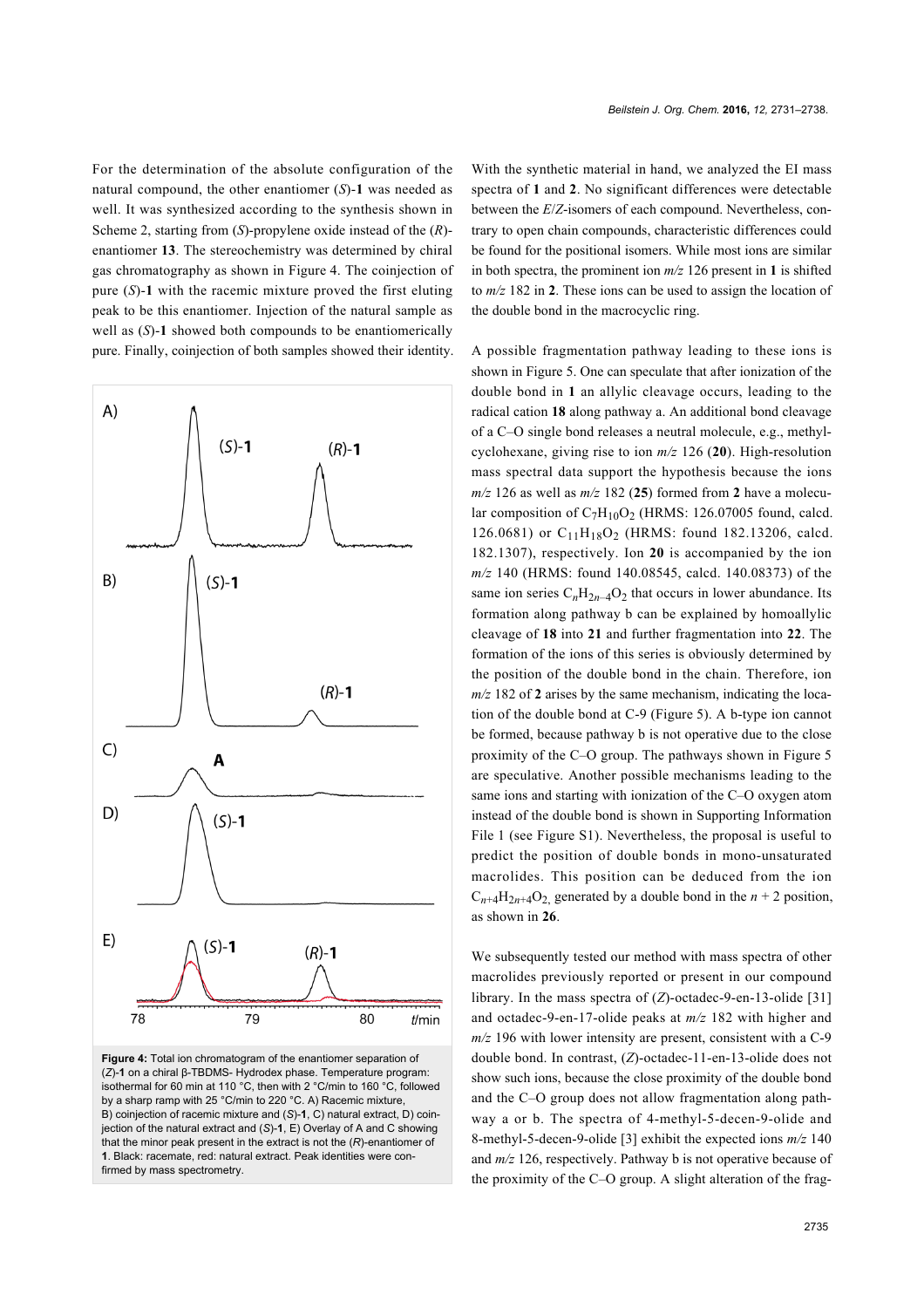<span id="page-5-0"></span>

the figure), indicating the position of the double bond in the ring.

mentation can be observed if the double bond is located at C-4, as in phoracantholide J, 4-decen-9-olide [\[32\].](#page-7-15) Now in pathway a, additionally an H-atom is transferred leading to the uneven ion C*n*H2*n*−3O<sup>2</sup> , *m*/*z* 113, while pathway b remains unchanged, furnishing *m*/*z* 126. In the methylated analog 6-methyl-4-decen-9-olide [\[3\],](#page-6-6) these ions shift to *m*/*z* 127 and 140. If the double bond moves closer to the C=O group as in 3-dodecen-11-olide [\[33\],](#page-7-16) both ions a and b are visible, but their abundance is so low that their diagnostic value is largely decreased. Another limitation is that mass spectra of unsaturated unbranched macrolactones, formally derived from ω-hydroxy acids, do not show the characteristic ions generated by pathways a or b. Obviously, the primary C–O bond is not attacked by intermediates like **19**. Nevertheless, the mass spectrometric interpretation presented here will largely ease the identification of a broad range of unsaturated macrolides. The procedure may also be applicable for di- or triunsaturated compounds.

We then focused on the products of the RCM using the Hoveyda–Grubbs II catalyst **11**. It is well known that during RCM isomerization of the double bond might occur, especially with the Grubbs second generation catalysts, leading to products with migrated double bonds or smaller ring size [\[27,34-36\]](#page-7-11). Both types of products, 11-dodecenolides, 12-tridecenolides and isomerized 13-tetradecenolides were obtained. In addition, ring expanded 14-pentadecenolides were observed. The latter can be explained by dimerization of esters **9** or **17**, isomerization of the double bond, and final ring closure, leading to either ringcontracted or expanded products. Such processes have been reported before in polymerization experiments using Grubbs cata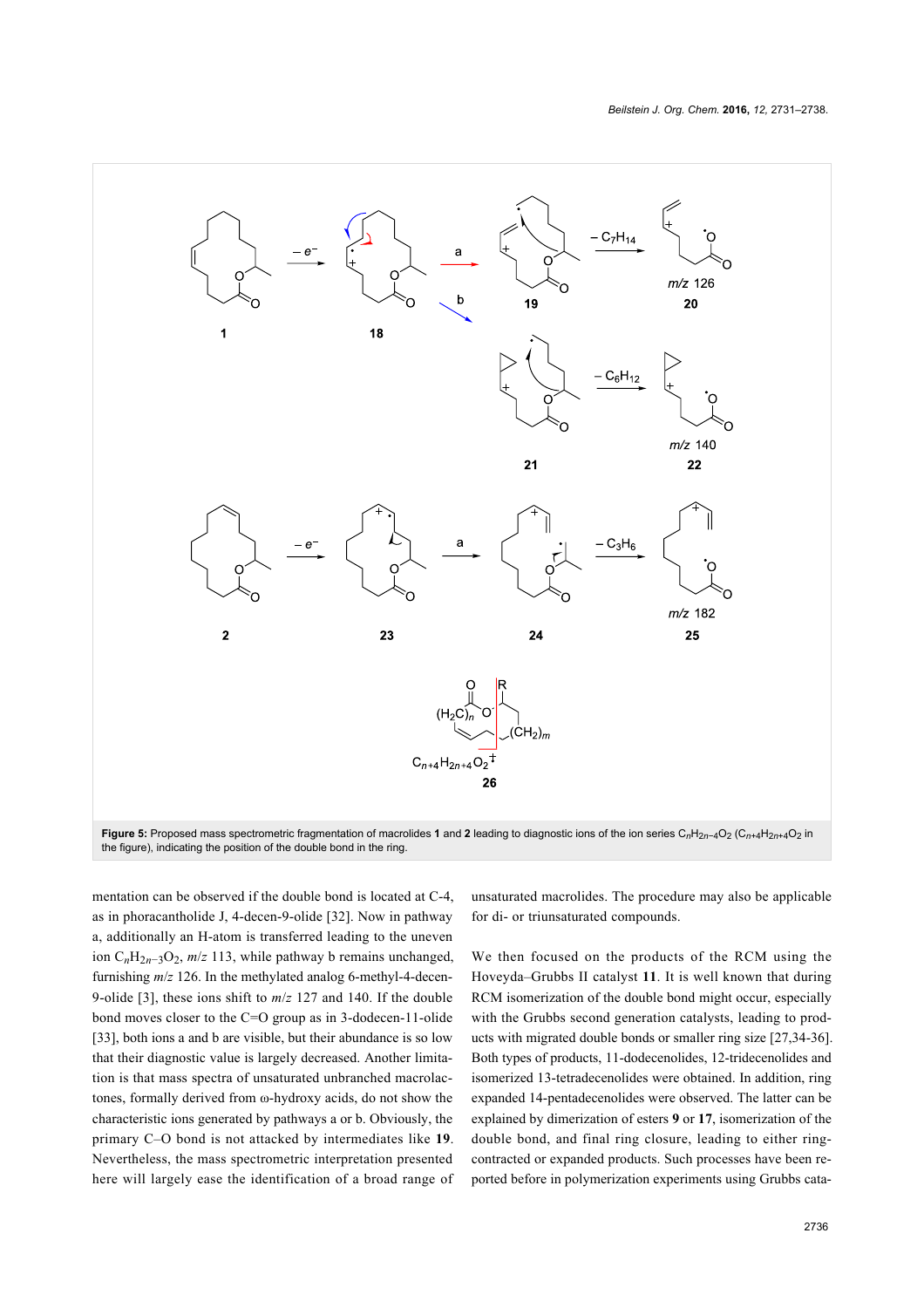lysts [\[36-38\].](#page-7-17) While the isomerization is usually regarded as a negative side reaction in RCM, it turned out to be advantageous for the identification of naturally occurring macrolides in our hands. The isomerized mixtures constitute a library of closely related macrolides differing slightly in position of double bonds and ring size. With the diagnostic mass spectrometric ions discussed above, each compound can be assigned a structure after GC–MS analysis. These mass spectra together with the gas chromatographic retention index are stored in our EIMS database, easing identification of similar compounds in the future. Using this approach, we could collect mass spectra of 5-dodecen-11-olide, 5- and 6-tridecen-12-olide, 5- to 9-tetradecen-13-olide, as well as 5- and 6-pentadec-14-olide (see [Supporting Information File 1](#page-6-5) for some spectra). This set of mass spectra allowed the identification of macrolides in other frog species.

We also found macrolide **1** in the gular glands of other hyperoliids including *H. concolor*, *H. adametzi*, and *Afrixalus dorsalis*. It occurs also outside this frog family. It is a major constituent of the femoral gland of the mantellid frog *Spinomantis aglavei,* again in (*S*)*-*configuration. Minor amounts of **1** were also present in the glands of an undescribed species of *Guibemantis* similar to *G. bicalcaratus* as well as in *Gephyromantis ceratophrys*, accompanied by the isomer 8-tetradecen-13-olide in the latter species.

#### **Conclusion**

RCM using the (*Z*)-selective Grubbs catalyst **12** is a convenient strategy to prepare unsaturated macrocyclic lactones in a short sequence. Although isomerization is usually regarded as a disadvantage of RCM, it can be used to allow fast access to mass spectra of several isomers, helpful for the structure elucidation of natural compounds, e.g., in chemical ecology or fragrance research. The mass spectral fragmentation of macrolides differs markedly from that of open-chain esters, because initial bond cleavage often does not lead to the release of an uncharged radical, but to the formation of a distonic cationic radical prone to further fragmentation. The analysis of the fragmentation led to a rationale for the determination of the bound bond position in unsaturated macrolides. The identification of **1** and **5** in the gular gland of *H. cinnamomeoventris* and other species underlines the importance of macrolides for the chemical ecology of hyperoliid and mantellid frogs. On the contrary, other compounds such as the terpenes commonly found in hyperoliids remain largely unknown. Their identification and synthesis are a priority and would constitute a major step towards a biological evaluation of the gland secretion and its compounds to understand their real function in the behavior of the frogs. Although no experimental evidence has been obtained so far, the close association of the innervation of the

gland with the mating period, its location and use during calling, and its male-specific occurrence strongly hint to a function of **1** and **5** as signaling compounds and a role in the chemical ecology of this species.

## Supporting Information

#### <span id="page-6-5"></span>Supporting Information File 1

Experimental procedures, mass spectra of macrolides, alternative fragmentation pathway, enantiomer separation by GC–MS, <sup>1</sup>H and <sup>13</sup>C NMR spectra. [\[http://www.beilstein-journals.org/bjoc/content/](http://www.beilstein-journals.org/bjoc/content/supplementary/1860-5397-12-269-S1.pdf) [supplementary/1860-5397-12-269-S1.pdf\]](http://www.beilstein-journals.org/bjoc/content/supplementary/1860-5397-12-269-S1.pdf)

# Acknowledgements

Work in Madagascar was carried out in the framework of a collaboration accord between TU Braunschweig and the Université d'Antananarivo, Département de Biologie Animale. We are grateful to the Malagasy authorities for research and export permits. Specimen collection in Rwanda was conducted within a collaboration between the University of Vienna and the University of Koblenz-Landau, Germany. We would like to particularly thank M. Dehling and P. M. Maier for their support. Specimen collection and export was authorized by the Rwanda Development Board. The Cameroon Ministry of Forests and Wildlife (MINFOF) and Ministry of Scientific Research and Innovation (MINRESI) provided necessary permits for conducting research and exportation in Cameroon.

Our study received financial support from the Deutsche Forschungsgemeinschaft (DFG Schu984/10-1, MM, PP, SS), the Austrian Science Fund (FWF): P25612 (IS, WH), and the US National Science Foundation (DEB-1202609, DCB), and under the approval of the Institutional Animal Care and Use Committee (2014-2) at the California Academy of Sciences.

#### References

- <span id="page-6-0"></span>1. Schulz, S.; Hötling, S. *Nat. Prod. Rep.* **2015,** *32,* 1042–1066. [doi:10.1039/C5NP00006H](https://doi.org/10.1039%2FC5NP00006H)
- <span id="page-6-1"></span>2. Hötling, S.; Haberlag, B.; Tamm, M.; Collatz, J.; Mack, P.; Steidle, J. L. M.; Vences, M.; Schulz, S. *Chem. – Eur. J.* **2014,** *20,* 3183–3191. [doi:10.1002/chem.201304414](https://doi.org/10.1002%2Fchem.201304414)
- <span id="page-6-6"></span>3. Poth, D.; Peram, P. S.; Vences, M.; Schulz, S. *J. Nat. Prod.* **2013,** *76,* 1548–1558. [doi:10.1021/np400131q](https://doi.org/10.1021%2Fnp400131q)
- <span id="page-6-4"></span>4. Poth, D.; Wollenberg, K. C.; Vences, M.; Schulz, S. *Angew. Chem., Int. Ed.* **2012,** *51,* 2187–2190. [doi:10.1002/anie.201106592](https://doi.org/10.1002%2Fanie.201106592)
- <span id="page-6-2"></span>5. Starnberger, I.; Poth, D.; Peram, P. S.; Schulz, S.; Vences, M.; Knudsen, J.; Barej, M. F.; Rödel, M.-O.; Walzl, M.; Hödl, W. *Biol. J. Linn. Soc.* **2013,** *110,* 828–838. [doi:10.1111/bij.12167](https://doi.org/10.1111%2Fbij.12167)
- <span id="page-6-3"></span>6. Ando, T.; Yamakawa, R. *TrAC, Trends Anal. Chem.* **2011,** *30,* 990–1002. [doi:10.1016/j.trac.2011.03.010](https://doi.org/10.1016%2Fj.trac.2011.03.010)